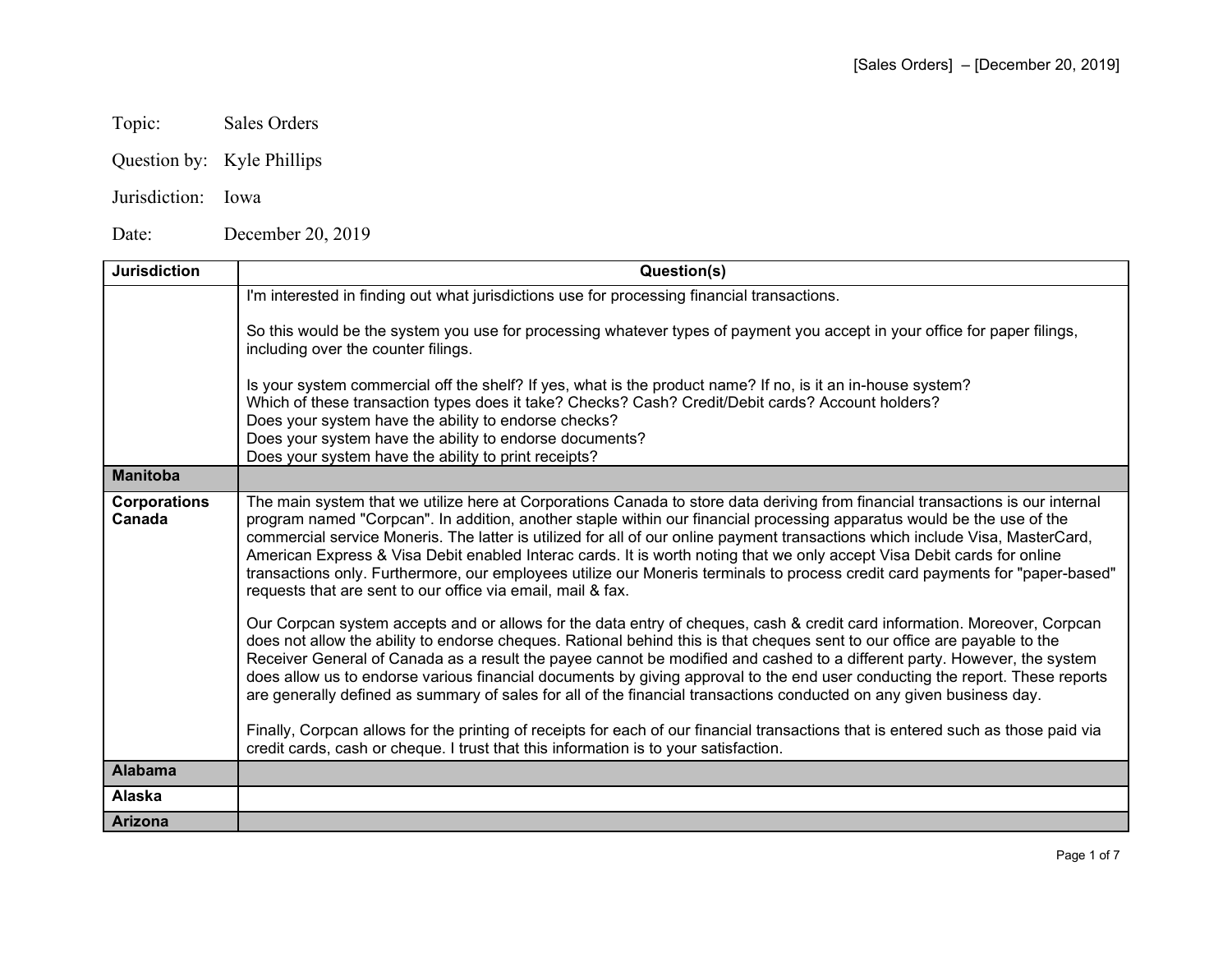| <b>Jurisdiction</b>                   | Question(s)                                                                                                                                                                                                                                                                                                                                                                                                                                                                                          |
|---------------------------------------|------------------------------------------------------------------------------------------------------------------------------------------------------------------------------------------------------------------------------------------------------------------------------------------------------------------------------------------------------------------------------------------------------------------------------------------------------------------------------------------------------|
|                                       | I'm interested in finding out what jurisdictions use for processing financial transactions.                                                                                                                                                                                                                                                                                                                                                                                                          |
|                                       | So this would be the system you use for processing whatever types of payment you accept in your office for paper filings,<br>including over the counter filings.                                                                                                                                                                                                                                                                                                                                     |
|                                       | Is your system commercial off the shelf? If yes, what is the product name? If no, is it an in-house system?<br>Which of these transaction types does it take? Checks? Cash? Credit/Debit cards? Account holders?<br>Does your system have the ability to endorse checks?<br>Does your system have the ability to endorse documents?<br>Does your system have the ability to print receipts?                                                                                                          |
| <b>Arkansas</b>                       |                                                                                                                                                                                                                                                                                                                                                                                                                                                                                                      |
| <b>California</b>                     |                                                                                                                                                                                                                                                                                                                                                                                                                                                                                                      |
| Colorado                              |                                                                                                                                                                                                                                                                                                                                                                                                                                                                                                      |
| <b>Connecticut</b>                    | We enter the transaction detail into our custom system, Concord, which also produces customer receipts. However, the<br>payment is actually processed through Pay Pal. We take Visa, Mastercard, Discover and American Express (credit and debit).<br>We recently started taking ACH payments using Bank of America Velocity for our notary transactions. In Connecticut, we have<br>a statewide contract for credit card and ach processing, so these are the vendors that every state agency uses. |
| <b>Delaware</b>                       |                                                                                                                                                                                                                                                                                                                                                                                                                                                                                                      |
| <b>District of</b><br><b>Columbia</b> |                                                                                                                                                                                                                                                                                                                                                                                                                                                                                                      |
| <b>Florida</b>                        |                                                                                                                                                                                                                                                                                                                                                                                                                                                                                                      |
| Georgia                               |                                                                                                                                                                                                                                                                                                                                                                                                                                                                                                      |
| <b>Hawaii</b>                         |                                                                                                                                                                                                                                                                                                                                                                                                                                                                                                      |
| Idaho                                 |                                                                                                                                                                                                                                                                                                                                                                                                                                                                                                      |
| <b>Illinois</b>                       |                                                                                                                                                                                                                                                                                                                                                                                                                                                                                                      |
| Indiana                               |                                                                                                                                                                                                                                                                                                                                                                                                                                                                                                      |
| lowa                                  |                                                                                                                                                                                                                                                                                                                                                                                                                                                                                                      |
| <b>Kansas</b>                         |                                                                                                                                                                                                                                                                                                                                                                                                                                                                                                      |
| Kentucky                              |                                                                                                                                                                                                                                                                                                                                                                                                                                                                                                      |
| Louisiana                             |                                                                                                                                                                                                                                                                                                                                                                                                                                                                                                      |
| <b>Maine</b>                          |                                                                                                                                                                                                                                                                                                                                                                                                                                                                                                      |
| <b>Maryland</b>                       |                                                                                                                                                                                                                                                                                                                                                                                                                                                                                                      |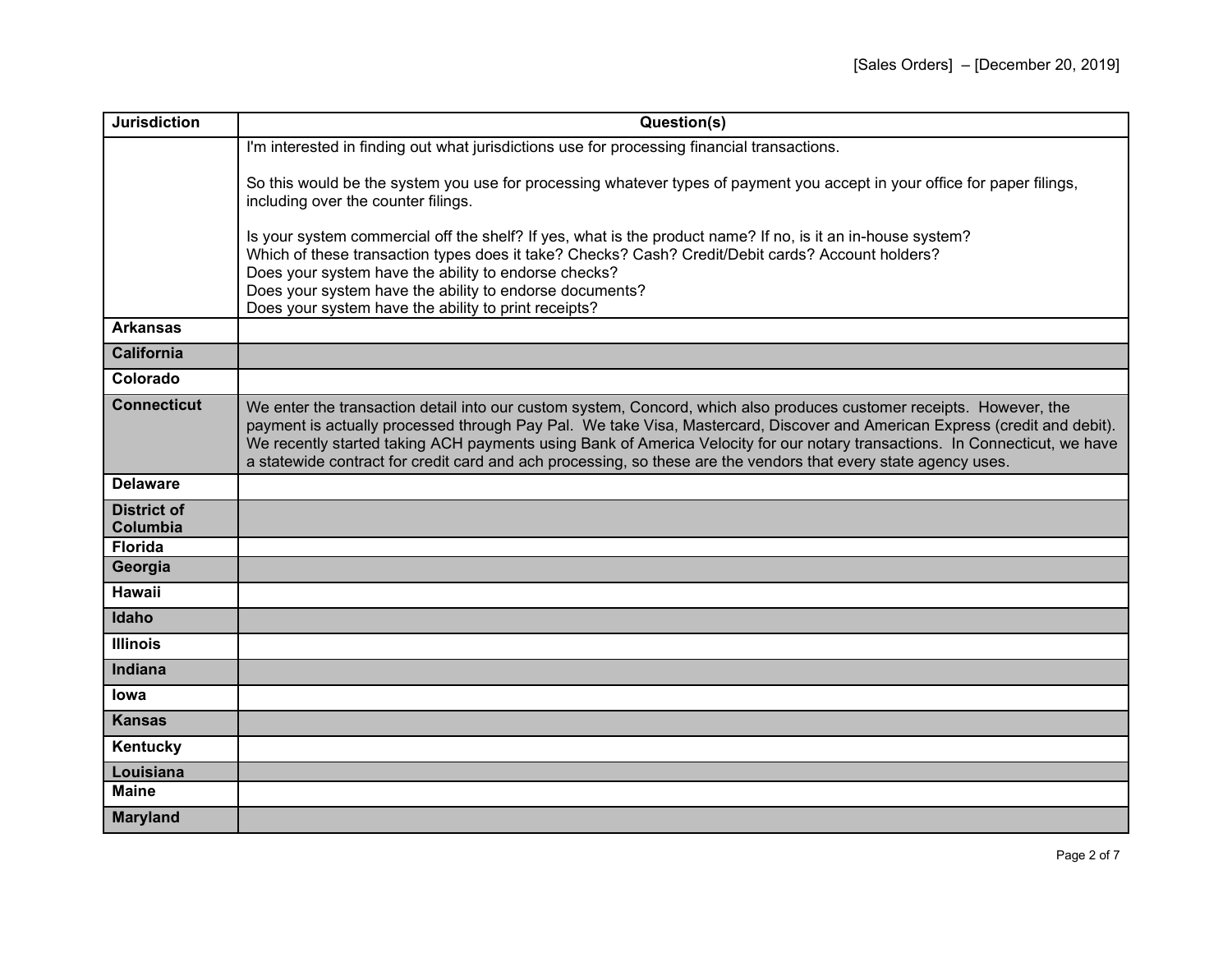| <b>Jurisdiction</b>  | Question(s)                                                                                                                                                                                                                                                                                                                                                                                                                                                                                                                                                                                                                                                                                                                                                                                                                                                                                                                                                                                                                                                                                                                                                                                                                                                                                                                                   |
|----------------------|-----------------------------------------------------------------------------------------------------------------------------------------------------------------------------------------------------------------------------------------------------------------------------------------------------------------------------------------------------------------------------------------------------------------------------------------------------------------------------------------------------------------------------------------------------------------------------------------------------------------------------------------------------------------------------------------------------------------------------------------------------------------------------------------------------------------------------------------------------------------------------------------------------------------------------------------------------------------------------------------------------------------------------------------------------------------------------------------------------------------------------------------------------------------------------------------------------------------------------------------------------------------------------------------------------------------------------------------------|
|                      | I'm interested in finding out what jurisdictions use for processing financial transactions.                                                                                                                                                                                                                                                                                                                                                                                                                                                                                                                                                                                                                                                                                                                                                                                                                                                                                                                                                                                                                                                                                                                                                                                                                                                   |
|                      | So this would be the system you use for processing whatever types of payment you accept in your office for paper filings,<br>including over the counter filings.                                                                                                                                                                                                                                                                                                                                                                                                                                                                                                                                                                                                                                                                                                                                                                                                                                                                                                                                                                                                                                                                                                                                                                              |
|                      | Is your system commercial off the shelf? If yes, what is the product name? If no, is it an in-house system?<br>Which of these transaction types does it take? Checks? Cash? Credit/Debit cards? Account holders?<br>Does your system have the ability to endorse checks?<br>Does your system have the ability to endorse documents?<br>Does your system have the ability to print receipts?                                                                                                                                                                                                                                                                                                                                                                                                                                                                                                                                                                                                                                                                                                                                                                                                                                                                                                                                                   |
| <b>Massachusetts</b> |                                                                                                                                                                                                                                                                                                                                                                                                                                                                                                                                                                                                                                                                                                                                                                                                                                                                                                                                                                                                                                                                                                                                                                                                                                                                                                                                               |
| <b>Michigan</b>      | In Michigan, we accept check and money orders for filings submitted by mail. Online filings must use credit or debit card, and<br>we accept Visa, MasterCard, and Discover. The system allows online filing customers to create an "Account on File," which<br>saves their credit card information and billing address, so that they do not have to enter it each time they use the online filing<br>system. Counter submissions can be paid by cash, credit/debit card, check, or money order.<br>First Data Corporation provides online credit card processing. The product is called the First Data PayPoint Payment Gateway.<br>Elavon, Inc. provides merchant account services to allow credit and debit card processing. Michigan has a statewide contract<br>for credit card processing, so these vendors are used by every state agency.<br>The Michigan Corporations Online Filing System (COFS) is integrated with the First Data system to produce receipts.<br>We have a custom-built system for processing checks and money orders that is an Oracle database. This system can endorse<br>checks and endorse documents when the information is hand-keyed into the system. Checks for annual reports/statements are<br>scanned by a machine. The check is endorsed, but the system does not endorse the annual report/statement. |
| <b>Minnesota</b>     |                                                                                                                                                                                                                                                                                                                                                                                                                                                                                                                                                                                                                                                                                                                                                                                                                                                                                                                                                                                                                                                                                                                                                                                                                                                                                                                                               |
| <b>Mississippi</b>   |                                                                                                                                                                                                                                                                                                                                                                                                                                                                                                                                                                                                                                                                                                                                                                                                                                                                                                                                                                                                                                                                                                                                                                                                                                                                                                                                               |
| <b>Missouri</b>      |                                                                                                                                                                                                                                                                                                                                                                                                                                                                                                                                                                                                                                                                                                                                                                                                                                                                                                                                                                                                                                                                                                                                                                                                                                                                                                                                               |
| <b>Montana</b>       |                                                                                                                                                                                                                                                                                                                                                                                                                                                                                                                                                                                                                                                                                                                                                                                                                                                                                                                                                                                                                                                                                                                                                                                                                                                                                                                                               |
| <b>Nebraska</b>      |                                                                                                                                                                                                                                                                                                                                                                                                                                                                                                                                                                                                                                                                                                                                                                                                                                                                                                                                                                                                                                                                                                                                                                                                                                                                                                                                               |
| <b>Nevada</b>        |                                                                                                                                                                                                                                                                                                                                                                                                                                                                                                                                                                                                                                                                                                                                                                                                                                                                                                                                                                                                                                                                                                                                                                                                                                                                                                                                               |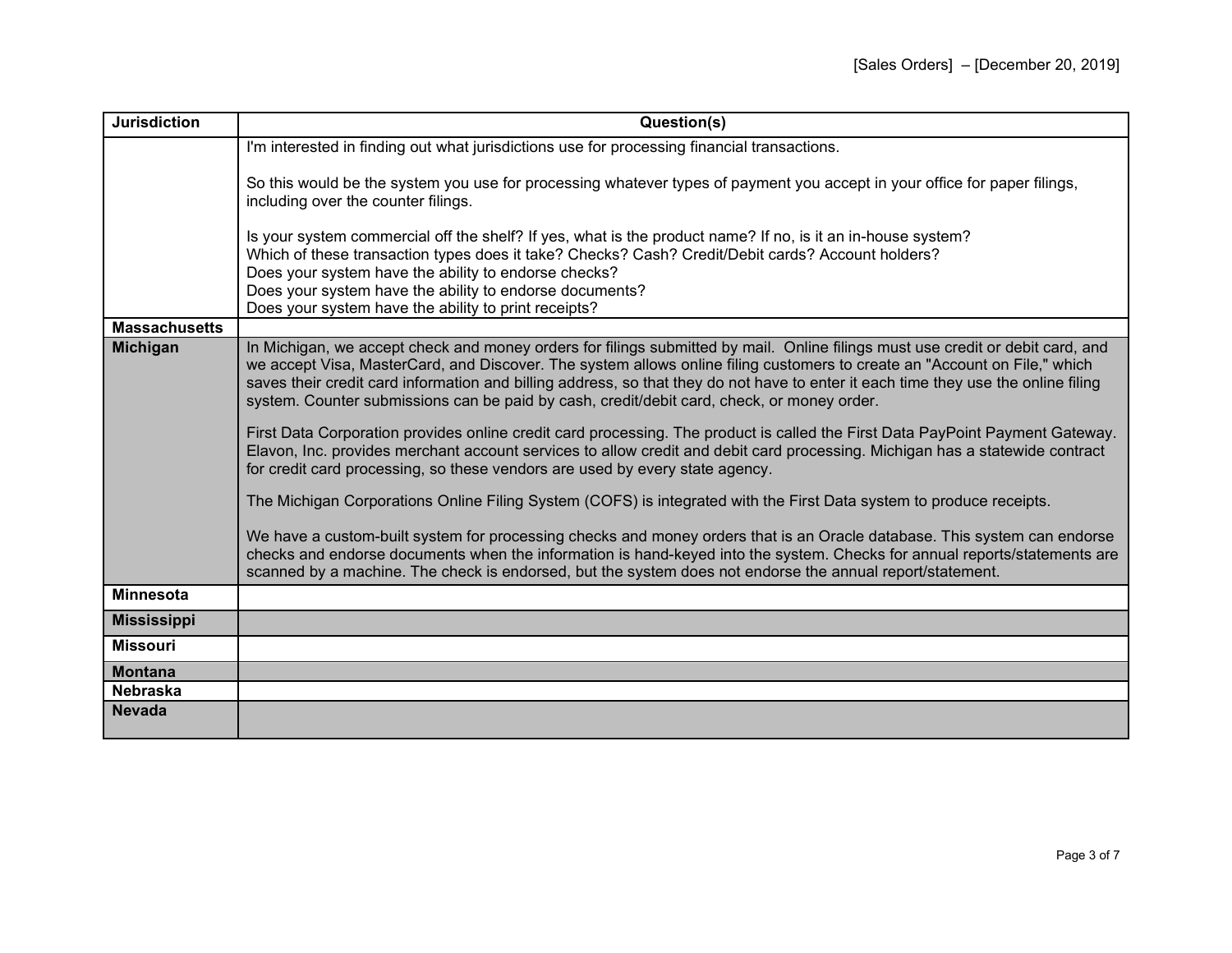| <b>Jurisdiction</b>  | Question(s)                                                                                                                                                                                                                                                                                                                                                                                                                                                                                                          |
|----------------------|----------------------------------------------------------------------------------------------------------------------------------------------------------------------------------------------------------------------------------------------------------------------------------------------------------------------------------------------------------------------------------------------------------------------------------------------------------------------------------------------------------------------|
|                      | I'm interested in finding out what jurisdictions use for processing financial transactions.                                                                                                                                                                                                                                                                                                                                                                                                                          |
|                      | So this would be the system you use for processing whatever types of payment you accept in your office for paper filings,<br>including over the counter filings.                                                                                                                                                                                                                                                                                                                                                     |
|                      | Is your system commercial off the shelf? If yes, what is the product name? If no, is it an in-house system?<br>Which of these transaction types does it take? Checks? Cash? Credit/Debit cards? Account holders?<br>Does your system have the ability to endorse checks?                                                                                                                                                                                                                                             |
|                      | Does your system have the ability to endorse documents?                                                                                                                                                                                                                                                                                                                                                                                                                                                              |
| <b>New Hampshire</b> | Does your system have the ability to print receipts?<br>Is your system commercial off the shelf? If yes, what is the product name? If no, is it an in?house system?                                                                                                                                                                                                                                                                                                                                                  |
|                      | Payment processing for paper filings is done using our in-house system, Quickstart, developed for use by NH by our vendor,<br>PCC Technology, Inc For over-the-counter customers who wish to pay via credit or debit card, we use a service called<br>Vitalchek (A LexisNexis product) to process the card and generate a paper check which then accompanies the paper filing<br>through the filing process. A single Vitalcheck is generated for each employee/intake processor at the end of each business<br>day. |
|                      | Which of these transaction types does it take? Checks? Cash? We accept checks, as well as cash in the exact amount of the<br>filing fee.                                                                                                                                                                                                                                                                                                                                                                             |
|                      | Credit/Debit cards? Account holders? Visa, Mastercard, and Discover are accepted. We also allow payment by ACH account<br>for pre-approved account holders.                                                                                                                                                                                                                                                                                                                                                          |
|                      | Does your system have the ability to endorse checks? Quickstart scans the check but it does not endorse checks for deposit.                                                                                                                                                                                                                                                                                                                                                                                          |
|                      | Does your system have the ability to endorse documents? No.                                                                                                                                                                                                                                                                                                                                                                                                                                                          |
|                      | Does your system have the ability to print receipts? Yes.                                                                                                                                                                                                                                                                                                                                                                                                                                                            |
| <b>New Jersey</b>    |                                                                                                                                                                                                                                                                                                                                                                                                                                                                                                                      |
| <b>New Mexico</b>    |                                                                                                                                                                                                                                                                                                                                                                                                                                                                                                                      |
| <b>New York</b>      |                                                                                                                                                                                                                                                                                                                                                                                                                                                                                                                      |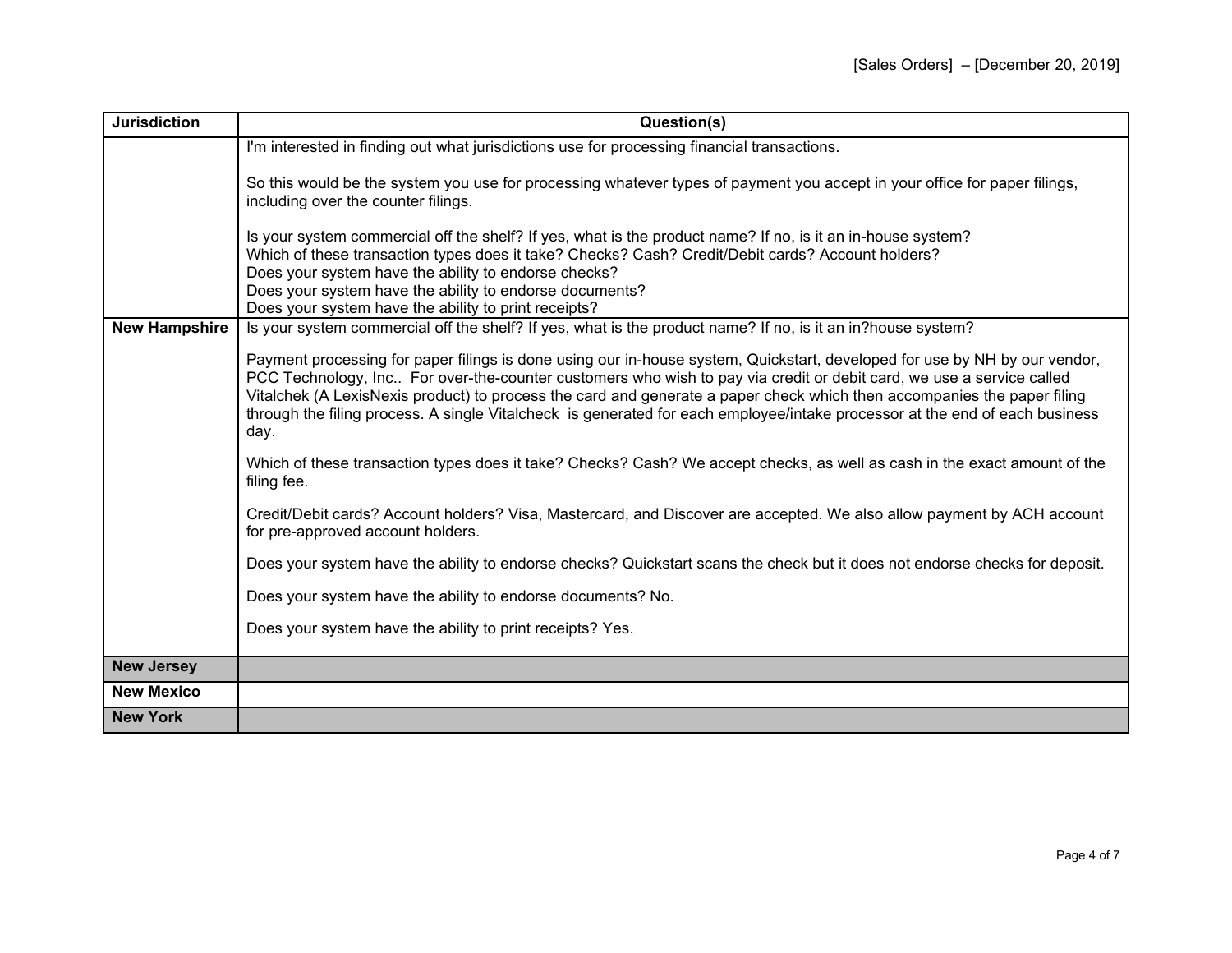| <b>Jurisdiction</b>   | Question(s)                                                                                                                                                                                                                                                                                                                                                                                                                                                                                                                                                                                                                                                                                                                                                                                                                                                                                            |
|-----------------------|--------------------------------------------------------------------------------------------------------------------------------------------------------------------------------------------------------------------------------------------------------------------------------------------------------------------------------------------------------------------------------------------------------------------------------------------------------------------------------------------------------------------------------------------------------------------------------------------------------------------------------------------------------------------------------------------------------------------------------------------------------------------------------------------------------------------------------------------------------------------------------------------------------|
|                       | I'm interested in finding out what jurisdictions use for processing financial transactions.                                                                                                                                                                                                                                                                                                                                                                                                                                                                                                                                                                                                                                                                                                                                                                                                            |
|                       | So this would be the system you use for processing whatever types of payment you accept in your office for paper filings,<br>including over the counter filings.                                                                                                                                                                                                                                                                                                                                                                                                                                                                                                                                                                                                                                                                                                                                       |
|                       | Is your system commercial off the shelf? If yes, what is the product name? If no, is it an in-house system?<br>Which of these transaction types does it take? Checks? Cash? Credit/Debit cards? Account holders?<br>Does your system have the ability to endorse checks?<br>Does your system have the ability to endorse documents?<br>Does your system have the ability to print receipts?                                                                                                                                                                                                                                                                                                                                                                                                                                                                                                            |
| <b>North Carolina</b> | Is your system commercial off the shelf? If yes, what is the product name? If no, is it an in-house system? No, it is an in house<br>built system on the .NET platform written in C++ language with a Sequel backend database.<br>Which of these transaction types does it take? Checks? Cash?<br>Credit/Debit cards? Account holders? The system can record payments in cash, checks, credit/debit, and ACH.<br>Does your system have the ability to endorse checks? No, the checks taken in are manually stamped then scanned for<br>inclusion in an electronic deposit of the checks.                                                                                                                                                                                                                                                                                                               |
|                       | Does your system have the ability to endorse documents? I do not understand this question, so I don't believe we can.                                                                                                                                                                                                                                                                                                                                                                                                                                                                                                                                                                                                                                                                                                                                                                                  |
|                       | Does your system have the ability to print receipts? Yes, the system can print receipt of payments.                                                                                                                                                                                                                                                                                                                                                                                                                                                                                                                                                                                                                                                                                                                                                                                                    |
| <b>North Dakota</b>   |                                                                                                                                                                                                                                                                                                                                                                                                                                                                                                                                                                                                                                                                                                                                                                                                                                                                                                        |
| Ohio                  | We accept check and money orders for filings submitted by mail. Online filings must use credit/debit card and over the counter<br>submissions can pay with cash, credit card, check or money order. We also have some customers with prepayment accounts<br>and they provide a check to add funds to their account.<br>Our online system uses PayPal as our payment processor. We work through our treasurer's office for the credit card system in<br>our office for filings submitted over the counter. The system used is provided from our bank so the money goes directly to our<br>account. We use Comcash in our Client Service Center to track the transactions and generate receipts, this is separate from<br>processing the credit card. We are looking to upgrade this system this year and replace it with a system to track transactions,<br>generate receipts and process credit cards. |
| <b>Oklahoma</b>       |                                                                                                                                                                                                                                                                                                                                                                                                                                                                                                                                                                                                                                                                                                                                                                                                                                                                                                        |
| Oregon                |                                                                                                                                                                                                                                                                                                                                                                                                                                                                                                                                                                                                                                                                                                                                                                                                                                                                                                        |
| Pennsylvania          |                                                                                                                                                                                                                                                                                                                                                                                                                                                                                                                                                                                                                                                                                                                                                                                                                                                                                                        |
| <b>Rhode Island</b>   |                                                                                                                                                                                                                                                                                                                                                                                                                                                                                                                                                                                                                                                                                                                                                                                                                                                                                                        |
| <b>South Carolina</b> |                                                                                                                                                                                                                                                                                                                                                                                                                                                                                                                                                                                                                                                                                                                                                                                                                                                                                                        |
| <b>South Dakota</b>   |                                                                                                                                                                                                                                                                                                                                                                                                                                                                                                                                                                                                                                                                                                                                                                                                                                                                                                        |
| <b>Tennessee</b>      |                                                                                                                                                                                                                                                                                                                                                                                                                                                                                                                                                                                                                                                                                                                                                                                                                                                                                                        |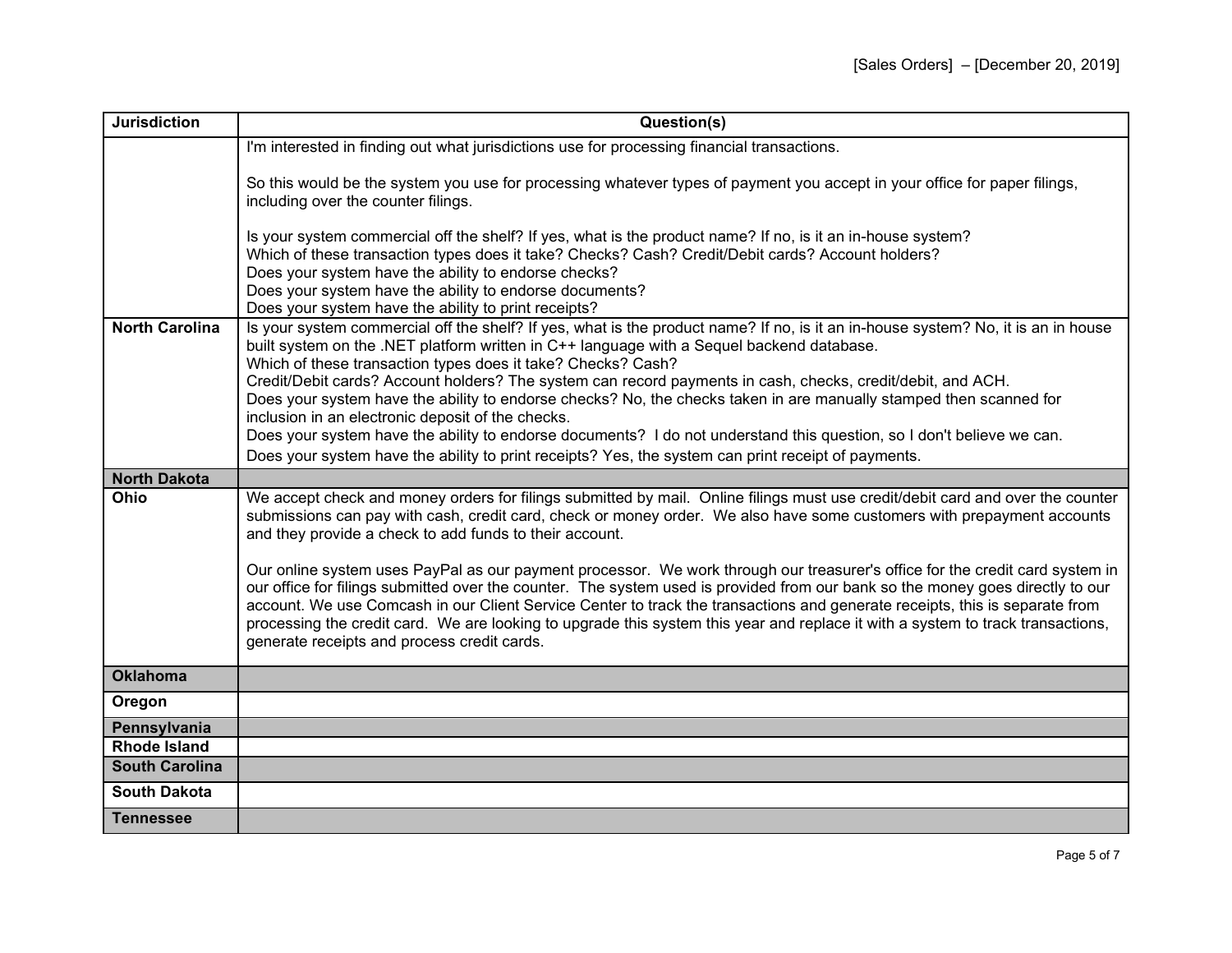| <b>Jurisdiction</b>  | Question(s)                                                                                                                                                                                                                                                              |
|----------------------|--------------------------------------------------------------------------------------------------------------------------------------------------------------------------------------------------------------------------------------------------------------------------|
|                      | I'm interested in finding out what jurisdictions use for processing financial transactions.                                                                                                                                                                              |
|                      | So this would be the system you use for processing whatever types of payment you accept in your office for paper filings,<br>including over the counter filings.                                                                                                         |
|                      | Is your system commercial off the shelf? If yes, what is the product name? If no, is it an in-house system?<br>Which of these transaction types does it take? Checks? Cash? Credit/Debit cards? Account holders?<br>Does your system have the ability to endorse checks? |
|                      | Does your system have the ability to endorse documents?                                                                                                                                                                                                                  |
|                      | Does your system have the ability to print receipts?                                                                                                                                                                                                                     |
| <b>Texas</b>         |                                                                                                                                                                                                                                                                          |
| <b>Utah</b>          |                                                                                                                                                                                                                                                                          |
| <b>Vermont</b>       |                                                                                                                                                                                                                                                                          |
| Virginia             |                                                                                                                                                                                                                                                                          |
| Washington           |                                                                                                                                                                                                                                                                          |
| <b>West Virginia</b> |                                                                                                                                                                                                                                                                          |
| <b>Wisconsin</b>     |                                                                                                                                                                                                                                                                          |
| Wyoming              |                                                                                                                                                                                                                                                                          |

## **Additional comments:**

## **Full text of email:**

I'm interested in finding out what jurisdictions use for processing financial transactions.

So this would be the system you use for processing whatever types of payment you accept in your office for paper filings, including over the counter filings.

Is your system commercial off the shelf? If yes, what is the product name? If no, is it an in-house system? Which of these transaction types does it take? Checks? Cash? Credit/Debit cards? Account holders? Does your system have the ability to endorse checks?